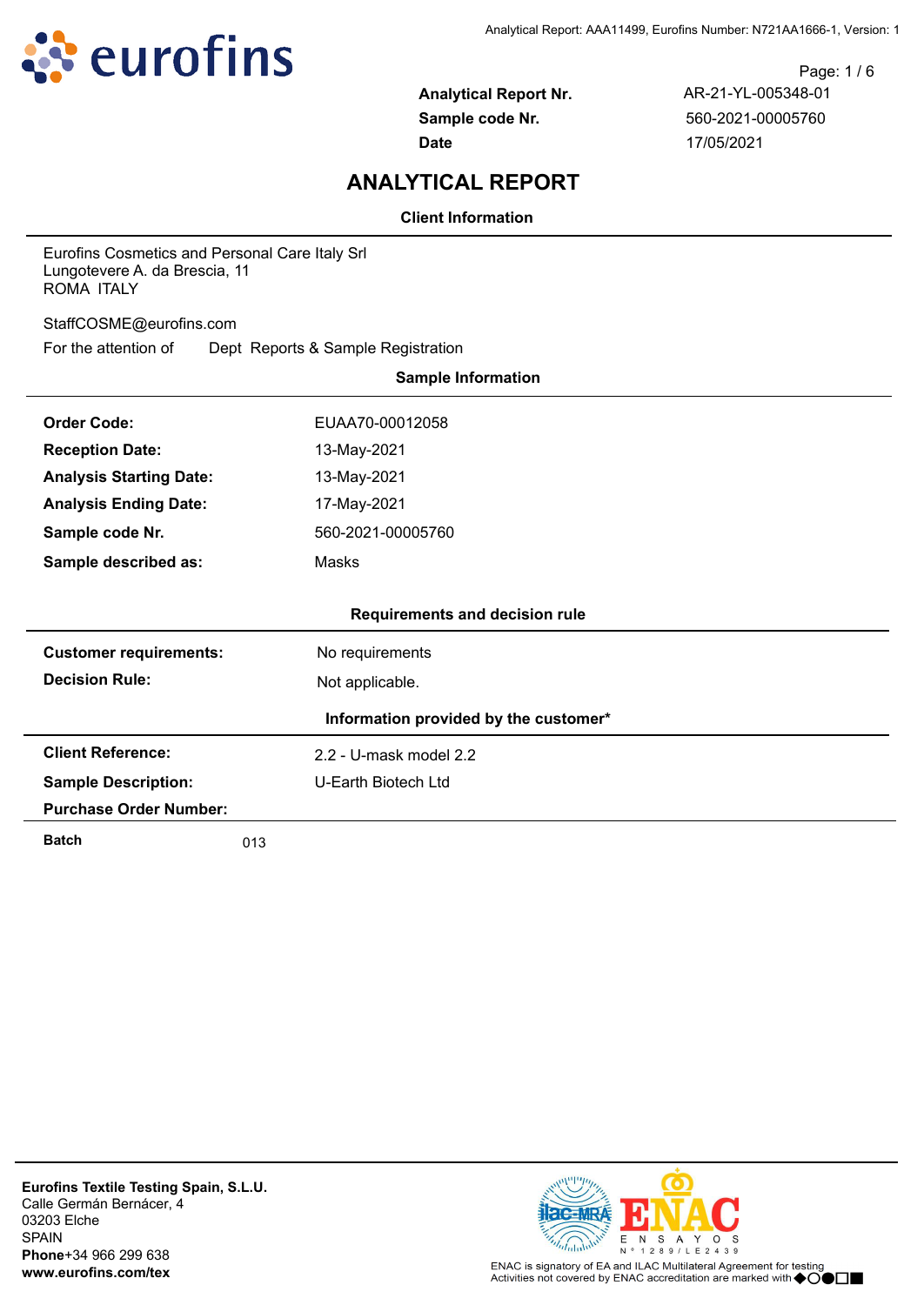

Page: 2 / 6 **Analytical Report Nr.** AR-21-YL-005348-01

# **SAMPLE PICTURE**



**Eurofins Textile Testing Spain, S.L.U.** Calle Germán Bernácer, 4 03203 Elche SPAIN **Phone**+34 966 299 638 **www.eurofins.com/tex**



ENAC is signatory of EA and ILAC Multilateral Agreement for testing Activities not covered by ENAC accreditation are marked with  $\spadesuit$ OO $\Box$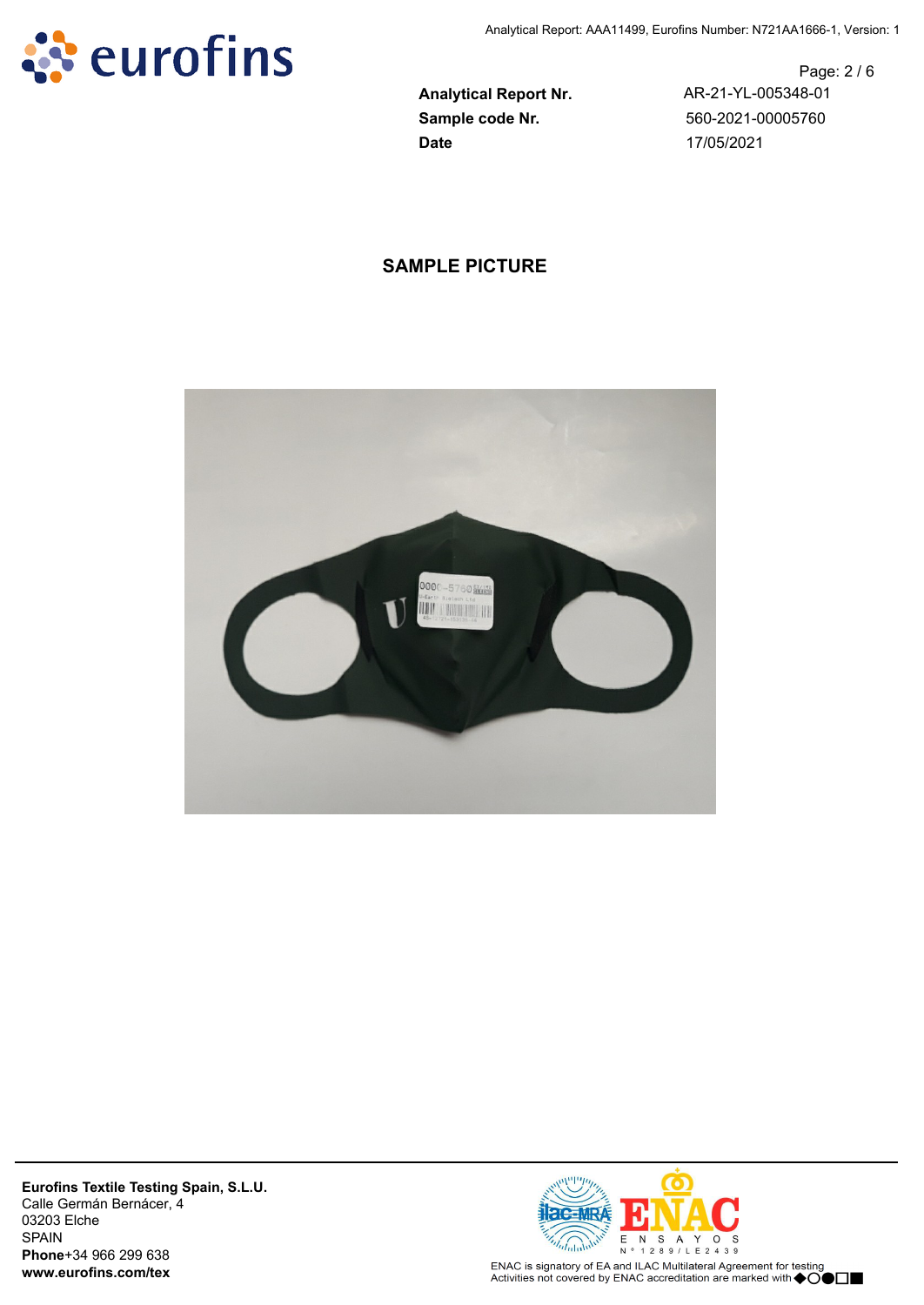

Page: 3 / 6 **Analytical Report Nr.** AR-21-YL-005348-01

#### **CONCLUSION:**

| <b>TEST PROPERTY</b>                                                   | <b>PASS</b> | <b>FAIL</b> | <b>REMARKS</b>      |
|------------------------------------------------------------------------|-------------|-------------|---------------------|
| Resistance against penetration by synthetic<br>blood<br>ISO 22609:2004 |             |             |                     |
| Mask                                                                   |             |             | <b>REFER RESULT</b> |

**Remark:** Test has been performed as per application request

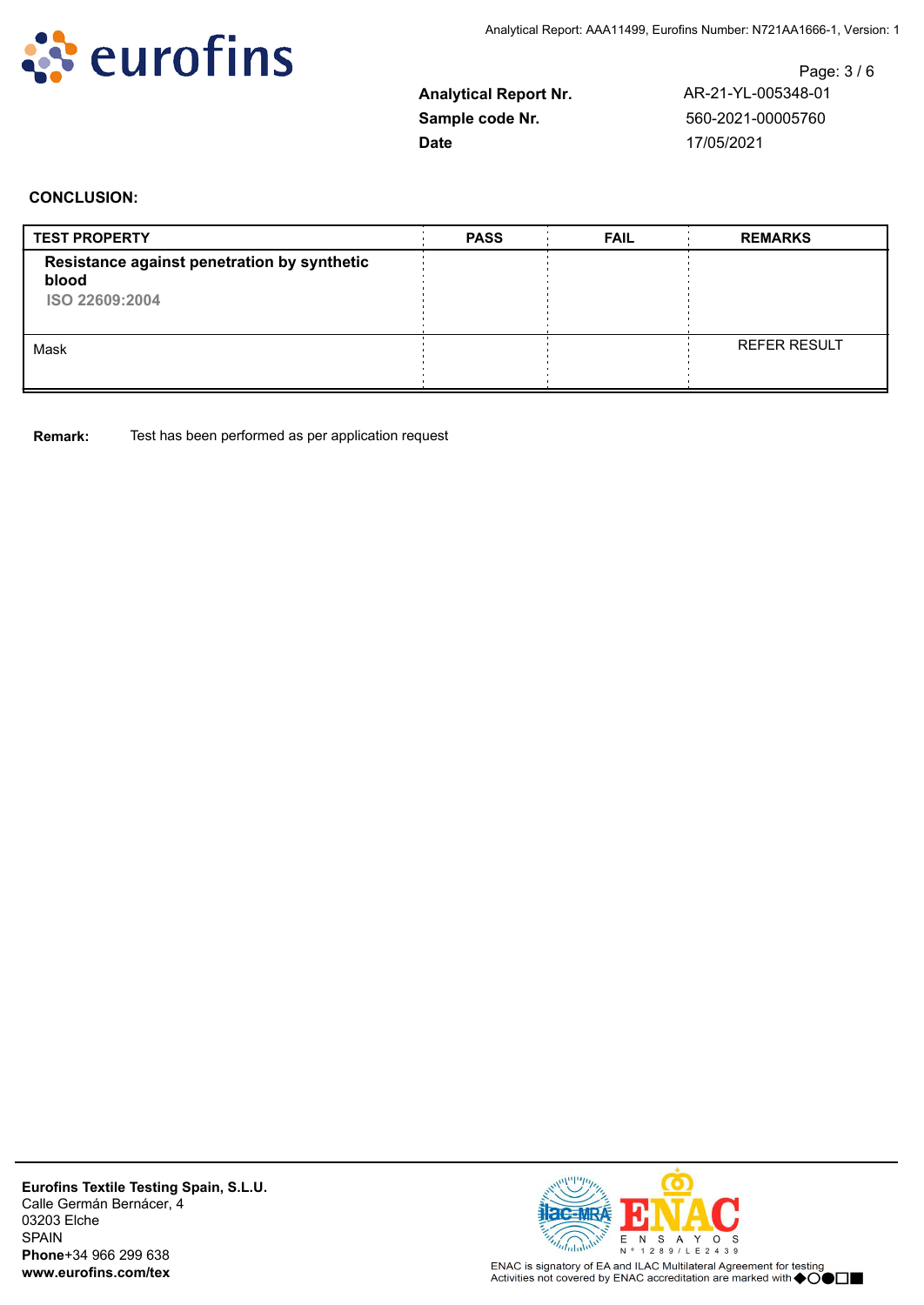

Page: 4 / 6 **Analytical Report Nr.** AR-21-YL-005348-01

## **COMPONENT LIST:**

| <b>COMPONENT ID</b> | <b>COMPONENT NAME</b> | <b>MATERIAL DESCRIPTION</b> | <b>COLOR</b> | <b>REMARKS</b> |
|---------------------|-----------------------|-----------------------------|--------------|----------------|
| CUST 01<br>.        | Mask                  | Mask<br>--------------      | Green        | ---            |

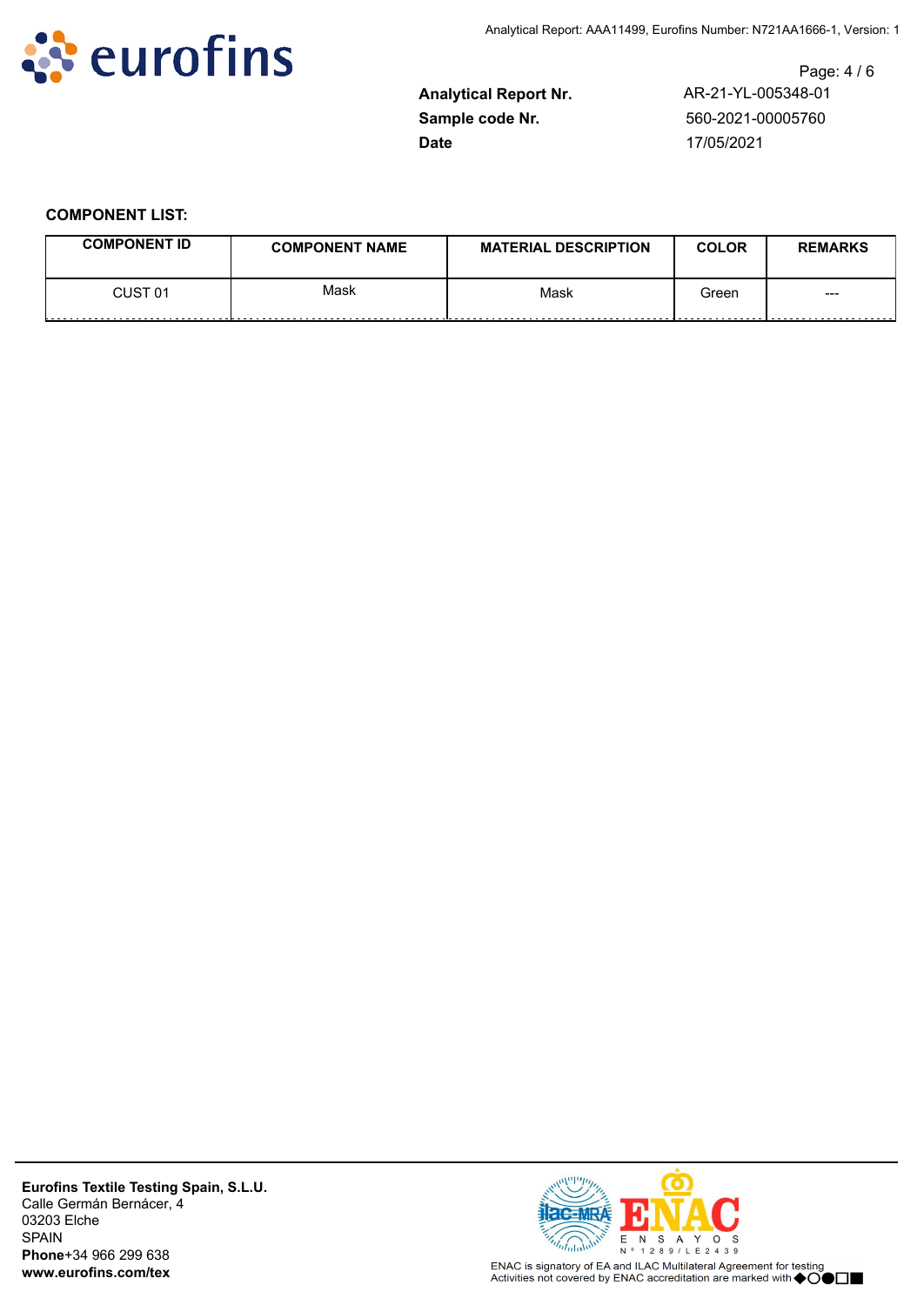

|                              | Page: $5/6$        |
|------------------------------|--------------------|
| <b>Analytical Report Nr.</b> | AR-21-YL-005348-01 |
| Sample code Nr.              | 560-2021-00005760  |
| Date                         | 17/05/2021         |
|                              |                    |

| <b>MASKS TESTING</b>                              | <b>CAS No.</b> | <b>RESULTS</b> | UNC. | <b>LOQ</b>               | <b>GUIDELINES</b>                |
|---------------------------------------------------|----------------|----------------|------|--------------------------|----------------------------------|
| <b>Analyses on: Mask</b>                          |                |                |      |                          |                                  |
| Resistance against penetration by synthetic blood |                |                |      |                          | Analysis Ending Date: 17/05/2021 |
| ISO 22609:2004                                    |                |                |      |                          |                                  |
| Number of specimens tested                        |                | 32             |      | $\overline{\phantom{a}}$ |                                  |
| Number of specimens failed                        |                | 0              |      | $\overline{\phantom{0}}$ |                                  |
| Number of specimens passed                        |                | 32             |      | $\overline{\phantom{a}}$ |                                  |

AQL information according to ISO 22609:2004:

A single sampling plan providing an AQL of 4,0 % requires 32 test specimens.

An AQL of 4.0 % is met for a single sampling plan when 29 or more specimens show pass results.

AQL= Acceptable Quality Limit.

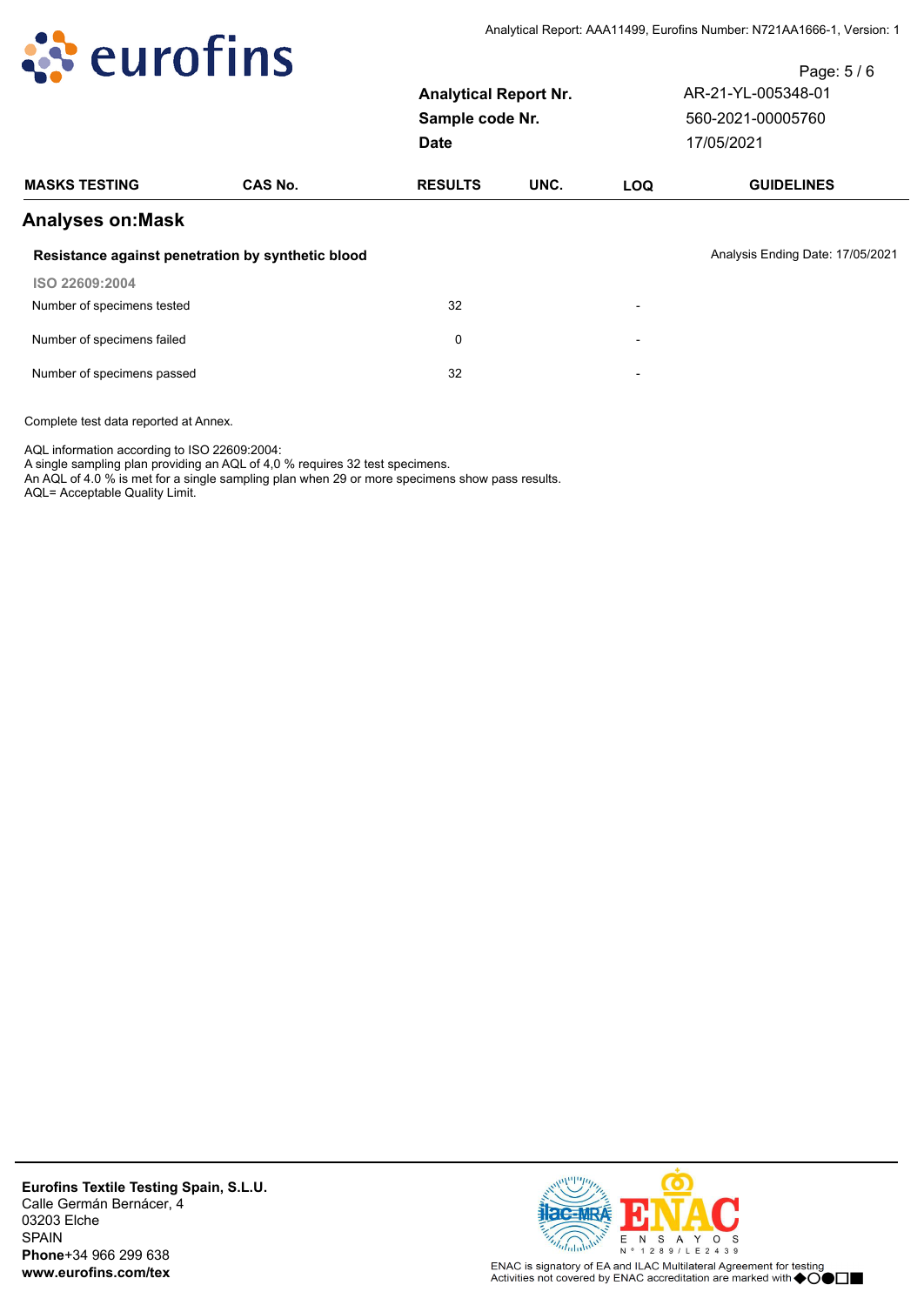

Page: 6 / 6 **Analytical Report Nr.** AR-21-YL-005348-01

#### **Signed for and on behalf of Eurofins Textile Testing Spain:**



Report electronically validated by

Chemical Lab manager **Maria Jesus Martinez Puig**

# **EXPLANATORY NOTE**

- ◆ Test not covered by ENAC accreditation scope
- Test is subcontracted within Eurofins group and is accredited
- **¢** Test is subcontracted within Eurofins group and is not accredited
- Test is subcontracted outside Eurofins group and is accredited
- **o** Test is subcontracted outside Eurofins group and is not accredited N/A = Not Applicable

\*Eurofins Textile Testing Spain S.L.U is not responsible of the information supplied by the costumer and reported as section "Information provided by the costumer\*".

Eurofins General Sales Terms and Conditions Applied.

Results obtained refer only to samples, products or material received in Laboratory, as described in section "Sample information" and tested in conditions shown in present report.

Test uncertainties not reported are at customer disposal, for those tests in which it is possible to evaluate the test uncertainty.

The reported expanded uncertainty is based on a standard uncertainty multiplied by a coverage factor k = 2, which for a normal distribution provides a level of confidence of approximately 95%.

Reproduction of this document is only valid if it is done completely and under the written permission. Any printed version of this document will be considered as a copy.

If you happen to have any comments, please do it by sending email to **textile\_spain@eurofins.com** and referring to this report number.

### **End Of Report**

**Eurofins Textile Testing Spain, S.L.U.** Calle Germán Bernácer, 4 03203 Elche SPAIN **Phone**+34 966 299 638 **www.eurofins.com/tex**



ENAC is signatory of EA and ILAC Multilateral Agreement for testing Activities not covered by ENAC accreditation are marked with ◆OOD